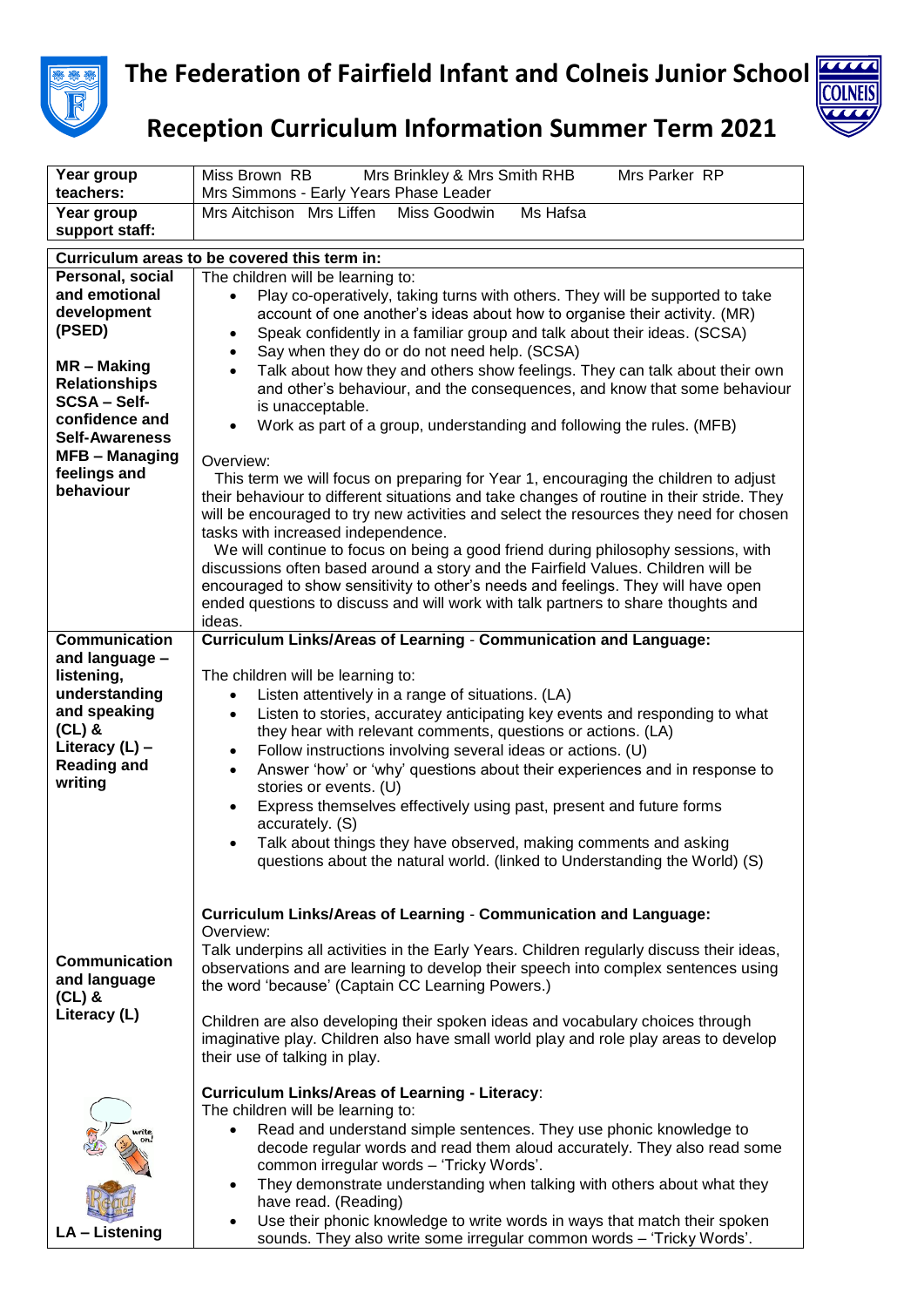| and attention                | Write simple sentences which can be read by themselves and others. Some<br>$\bullet$                                                                                                    |
|------------------------------|-----------------------------------------------------------------------------------------------------------------------------------------------------------------------------------------|
| U –<br>Understanding         | words will be spelt correctly and others are phonetically plausible. (Writing)                                                                                                          |
| R-Reading                    | Literacy Overview:                                                                                                                                                                      |
| S-Speaking                   | Children are continuing to use the 'Pen Pals' handwriting scheme to promote correct                                                                                                     |
| W - Writing                  | pencil grip, improve pencil control and teach correct letter formation. We will be                                                                                                      |
|                              | revising our letter families to teach correct starting positions (ladder, caterpillar, one-                                                                                             |
|                              | arm robot and zig-zag monster letter families- information is available in your phonic                                                                                                  |
|                              | pack.)<br>Children will be focusing on a range of stories including Jack and the Beanstalk and                                                                                          |
|                              | Handa's Surprise. Children will use non-fiction books to research dinosaurs, insects                                                                                                    |
|                              | and animal life cycles. Children will write using a range of genres including simple                                                                                                    |
|                              | sentences, lists and life cycle diagrams. They will use story maps to support both                                                                                                      |
|                              | verbal storytelling and written work to sequence story events.                                                                                                                          |
| <b>Mathematics (M)</b>       | <b>Curriculum Links/Areas of Learning:</b><br>The children will be learning to:                                                                                                         |
|                              | Read, write and order numbers to 20 and beyond, saying which number is<br>$\bullet$                                                                                                     |
|                              | one more or one less than a given number.                                                                                                                                               |
|                              | Count reliably with numbers from one to twenty and beyond.<br>٠                                                                                                                         |
|                              | Using quantities and objects, children add and subtract beginning to count on<br>$\bullet$                                                                                              |
| N- Number                    | or back to find the answer.                                                                                                                                                             |
| SSM - Shape,<br>space and    | Use everyday language to talk about size, weight, capacity, position, distance,<br>$\bullet$                                                                                            |
| measure                      | time and money.<br>Recognise, create and describe patterns and models.<br>٠                                                                                                             |
|                              | Explore characteristics of everyday objects and shapes, and use<br>$\bullet$                                                                                                            |
|                              | mathematical language to describe them.                                                                                                                                                 |
|                              | Explain their mathematical ideas and describe how they solved a problem -<br>$\bullet$                                                                                                  |
|                              | reasoning.                                                                                                                                                                              |
|                              | Make representations of number – what can we use to make a quantity and                                                                                                                 |
|                              | how can we use drawings to show a number? (e.g. 5 could be 5 cubes, 5<br>numicon tile etc.)                                                                                             |
|                              |                                                                                                                                                                                         |
|                              | Overview:                                                                                                                                                                               |
|                              | Children will focus on developing a deeper understanding of number, using practical                                                                                                     |
|                              | equipment to represent numbers such as straws, counters and Numicon tiles. They<br>will continue to explore place value learning about 'tens' and 'ones' (previously                    |
|                              | referred to as 'units'). Children will be using mathematics during imaginative and                                                                                                      |
|                              | physical development play including money, timed challenges and positional                                                                                                              |
|                              | language. The children will explore mathematical symbols for recording their work,                                                                                                      |
|                              | including $+$ , $-$ and $=$ . Children will use their 'Maths Learning Powers' with the super                                                                                            |
|                              | heroes 'Captain CC', 'Incredible IE' and 'Organising OC'. These characters encourage                                                                                                    |
|                              | children to 'have a go' by applying their mathematical skills in different activities. There<br>will be a focus on using correct number formation and accurate counting skills. We will |
|                              | be exploring symmetry and doubling through our study of insects, using ladybird and                                                                                                     |
|                              | butterfly wings.                                                                                                                                                                        |
| <b>Expressive Arts</b>       | <b>Curriculum Links/Areas of Learning:</b>                                                                                                                                              |
| and Design                   | The children will be learning to:                                                                                                                                                       |
| 7 <sup>1</sup>               | Sing songs, make music and dance, exploring ways of changing them.<br>$\bullet$<br>Safely use and explore a variety of materials, tools and techniques,<br>$\bullet$                    |
|                              | experimenting with colour, design and texture. (EMM)                                                                                                                                    |
| <b>EMM - Exploring</b>       | Represent their own ideas, thoughts and feelings through design and                                                                                                                     |
| using media and<br>materials | technology, art, music, dance, role-play and stories. (BI)                                                                                                                              |
| <b>BI-Being</b>              |                                                                                                                                                                                         |
| Imaginative                  | <b>Expressive Arts and Design Overview:</b>                                                                                                                                             |
|                              | Children will be encouraged to use the 'Creation station' to create and make models<br>as well as planning their own projects. Children will focus on developing their                  |
| <b>EMM - Exploring</b>       | paintbrush control and colour mixing. Children will be exploring printing techniques                                                                                                    |
| using media and<br>materials | and collages, such as 'Jack and the Beanstalk' inspired artwork. Children will develop                                                                                                  |
| BI-Being                     | their observational drawing skills, including a study of insects and flowers. There will                                                                                                |
| Imaginative                  | be small worlds and role-play areas with props to encourage imaginative play.                                                                                                           |
|                              | Children will be exploring Jack and the Beanstalk and Africa through music. There will                                                                                                  |
|                              | be instruments available for exploration during free choice play.                                                                                                                       |
| <b>Unders</b>                | <b>Curriculum Links/Areas of Learning:</b>                                                                                                                                              |
| tandin                       | The science topics being introduced will include:                                                                                                                                       |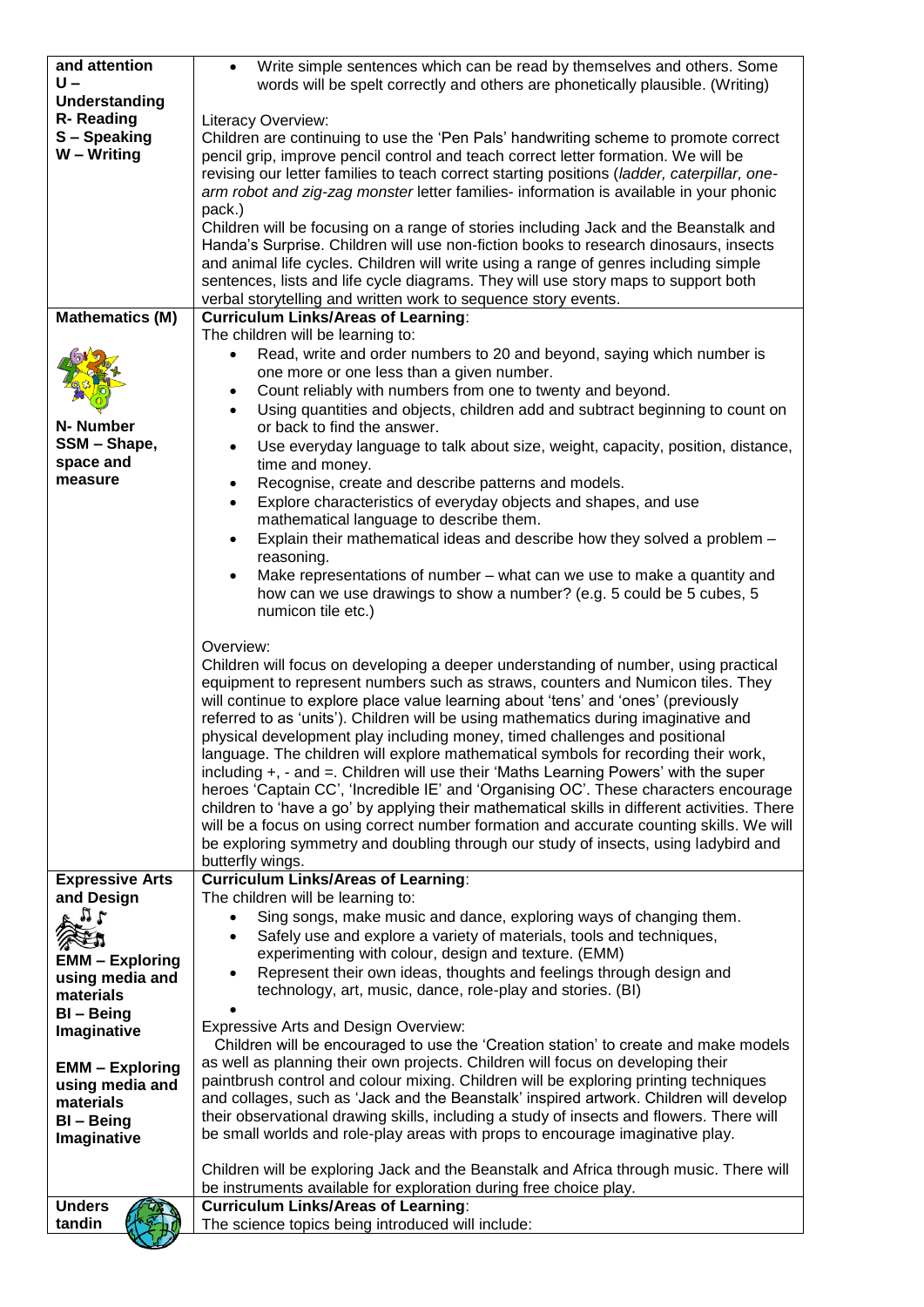| g the world                  | Animal life cycles<br>$\bullet$                                                                                                                                     |
|------------------------------|---------------------------------------------------------------------------------------------------------------------------------------------------------------------|
| (UTW)                        | <b>Minibeasts</b>                                                                                                                                                   |
|                              | Food cycles and how plants grow. Children will be helping to plant vegetables                                                                                       |
| <b>Under</b>                 | in the Reception playground's growing boxes.                                                                                                                        |
| standi                       | Seasonal changes – looking for signs of spring and summer.<br>$\bullet$                                                                                             |
| ng the world                 | Weather -focusing on the sea breeze and keeping ourselves safe in the sun.                                                                                          |
| (UTW)                        | The topics for this term include:                                                                                                                                   |
|                              | Signs of Summer<br>$\bullet$                                                                                                                                        |
|                              | Healthy eating<br>$\bullet$                                                                                                                                         |
|                              | Jack and the Beanstalk - growing and measuring focus<br>$\bullet$                                                                                                   |
|                              | The children will be learning:                                                                                                                                      |
| PC- People and               | About food cycles, learning how we grow and harvest plants. (TW)<br>$\bullet$                                                                                       |
| <b>Communication</b>         | To show an interest in the lives of other people, recognising special times or<br>$\bullet$                                                                         |
| TW-The World<br>T-Technology | events for families. (PC)                                                                                                                                           |
|                              | To make observations of animals and plants and explain why some things<br>$\bullet$                                                                                 |
|                              | occur, and talk about changes. (ELG 14)                                                                                                                             |
|                              | To know about similarities and differences among families, communities and<br>$\bullet$                                                                             |
|                              | traditions (PC)                                                                                                                                                     |
|                              | To know about similarities and differences in relation to places, objects,<br>$\bullet$                                                                             |
|                              | materials and living things. (TW)                                                                                                                                   |
|                              | They make observations of animals and plants and explain why some things<br>$\bullet$                                                                               |
|                              | occur, and talk about changes. (TW)<br>To select and use technology for particular purposes. (T)<br>$\bullet$                                                       |
|                              | To interact with age appropriate software. (T 40-60+ months)<br>$\bullet$                                                                                           |
|                              |                                                                                                                                                                     |
|                              | Overview:                                                                                                                                                           |
|                              | Children will work collaboratively to plant and maintain flower beds and growing                                                                                    |
|                              | boxes. Children will grow beans in class. They will care for and monitor the growth of                                                                              |
|                              | the various plants.                                                                                                                                                 |
|                              |                                                                                                                                                                     |
|                              | Children will learn about animal habitats and life cycles. They will have the<br>opportunity to study caterpillars and tadpoles growing into butterflies and frogs. |
|                              | Children will learn to identify minibeasts from different habitats.                                                                                                 |
|                              |                                                                                                                                                                     |
|                              | Children will consider how life in African countries is similar and different to their own                                                                          |
|                              | life in Felixstowe. Children will also learn about African animals and their habitats.                                                                              |
|                              | (Handa's Surprise and Guess what I am? animal riddles)                                                                                                              |
|                              |                                                                                                                                                                     |
|                              | Children will continue to explore the scientific concepts introduced during last term's<br>Science Week ~ magnets, materials and robots.                            |
| <b>Physical</b>              | <b>Curriculum Links/Areas of Learning:</b>                                                                                                                          |
| <b>Development</b>           | The children will be learning to: (Gross motor skills)                                                                                                              |
|                              | Show good control and co-ordination in large and small movements.<br>$\bullet$                                                                                      |
|                              | Move confidently in a range of ways, safely negotiating space.<br>٠                                                                                                 |
|                              | Handle equipment and tools effectively, including pencils for writing and<br>$\bullet$                                                                              |
|                              | scissors for cutting.                                                                                                                                               |
|                              | Children will be developing their muscle strength, supporting the handwriting<br>$\bullet$                                                                          |
|                              | programme, with a focus on climbing. They will use the climbing apparatus in<br>the hall as well as the outside adventure playground. (MH)                          |
| MH - Moving and              | Children will know the importance for good health of physical exercise and a<br>$\bullet$                                                                           |
| <b>Handling</b>              | healthy diet.                                                                                                                                                       |
| <b>HSC-Health</b>            | Talk about keeping healthy and safe.<br>٠                                                                                                                           |
| and Self-Care                | Manage their own basic hygiene and personal needs, including dressing<br>$\bullet$                                                                                  |
|                              | independently. (HSC)                                                                                                                                                |
|                              | Physical Development Overview:                                                                                                                                      |
|                              | Children will continue to use a range of construction equipment such as Lego,                                                                                       |
|                              | building blocks and cardboard boxes. Children will use a range of fine motor                                                                                        |
|                              | equipment, including cutting skills, threading and tweezers. They will continue to work<br>on their own projects and collaborate with others on group projects.     |
|                              |                                                                                                                                                                     |
|                              | Children will explore different ways to move and apply this to the use of equipment                                                                                 |
|                              | in the shared outdoor space, adventure playground and during PE lessons. Children                                                                                   |
|                              | will explore dance inspired by stories and music from other cultures. Children will                                                                                 |
|                              | prepare for sports day races and activities, including relay and sack races.                                                                                        |